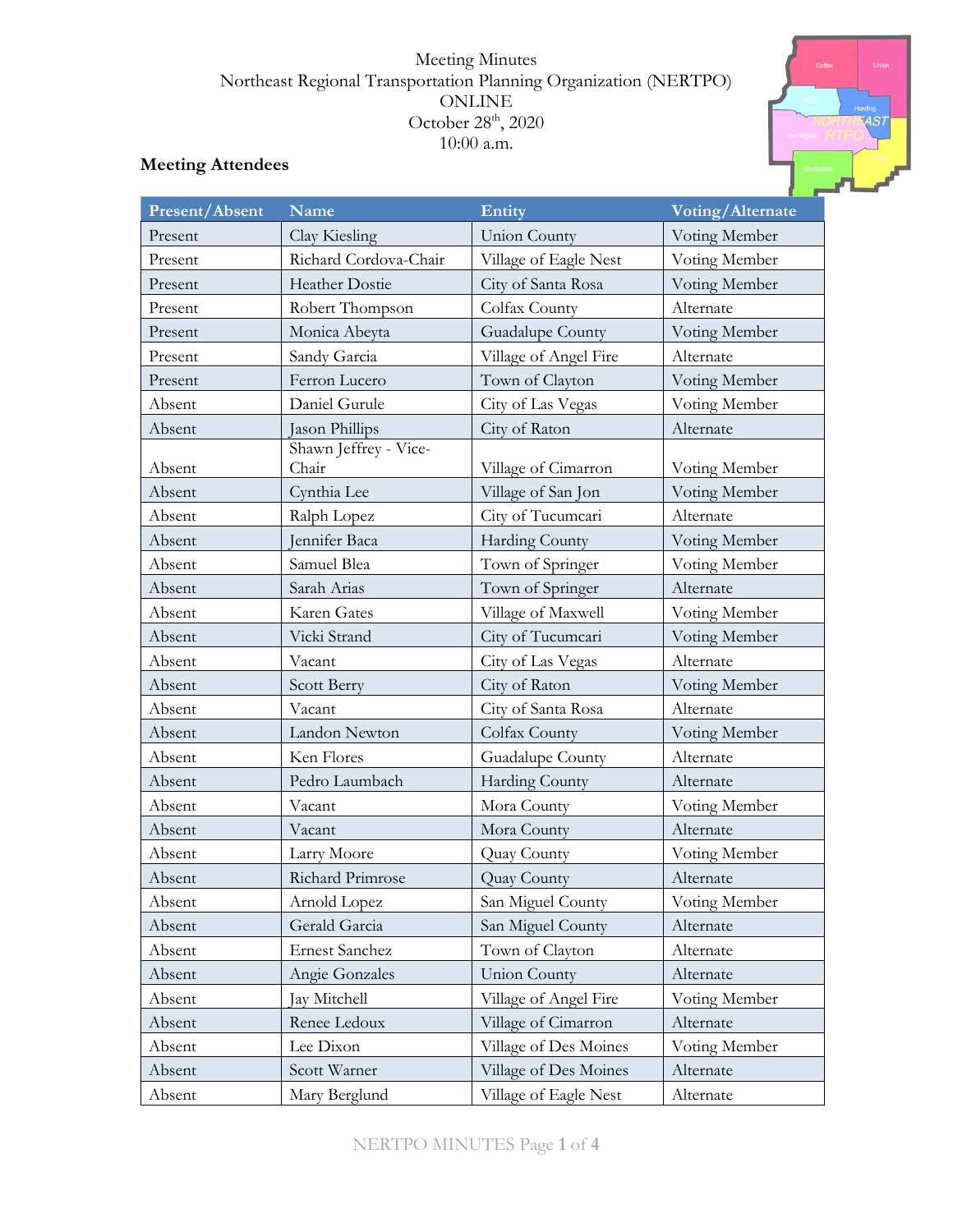| Absent | Diane Brown        | Village of Folsom      | Voting Member |                       | <b>Union</b> |
|--------|--------------------|------------------------|---------------|-----------------------|--------------|
| Absent | Mike Schoonover    | Village of Folsom      | Alternate     |                       |              |
| Absent | Mignon Saddoris    | Village of Grenville   | Voting Member | Harding<br><b>MST</b> |              |
| Absent | Lynn Wiseman       | Village of Grenville   | Alternate     |                       |              |
| Absent | Anita Allen        | Village of House       | Voting Member |                       |              |
| Absent | Sherwin W. Martin  | Village of House       | Alternate     |                       |              |
| Absent | Scott Parnell      | Village of Logan       | Voting Member |                       |              |
| Absent | Russell Feerer     | Village of Logan       | Alternate     |                       |              |
| Absent | Joanna Taylor      | Village of Maxwell     | Alternate     |                       |              |
| Absent | Daniela Johnson    | Village of Mosquero    | Voting Member |                       |              |
| Absent | Connie Cook        | Village of Mosquero    | Alternate     |                       |              |
| Absent | Vacant             | Village of Pecos       | Alternate     |                       |              |
| Absent | Telesfor Benavidez | Village of Pecos       | Voting Member |                       |              |
| Absent | Donna Sue Milson   | Village of Roy         | Voting Member |                       |              |
| Absent | Matthew Baca       | Village of Roy         | Alternate     |                       |              |
| Absent | Wade Lane          | Village of San Jon     | Alternate     |                       |              |
| Absent | Laudente Quintana  | Village of Wagon Mound | Voting Member |                       |              |
| Absent | Nora Sanchez       | Village of Wagon Mound | Alternate     |                       |              |

#### NMDOT, Planners, and State Agencies

Raul Rodriguez III – EPCOG Vincent M. Soule – EPCOG Lesah Sedillo – NCNMEDD Steve Fischer – NCNMEDD Samantha Sandoval – NMDOT D4 Maggie Moore – NMDOT Planning Sky Tallman – NMDOT Planning Joe Moriarty – NMDOT Planning Jai Courtney – EPCOG

### **I. Call to Order**

The Meeting was called to order at 10:05 AM by Chairman Cordova.

# **II. Pledge of Allegiance/New Mexico State Flag**

The Pledge of Allegiance and the salute to the New Mexico State Flag was led by Mr. Ferron Lucero.

### **III. Welcome**

Chairman Cordova welcomed everyone to the meeting. Individual introductions were conducted by all in attendance.

## **IV. Approval of Agenda**

Motion to approve the agenda: Ferron Lucero – Town of Clayton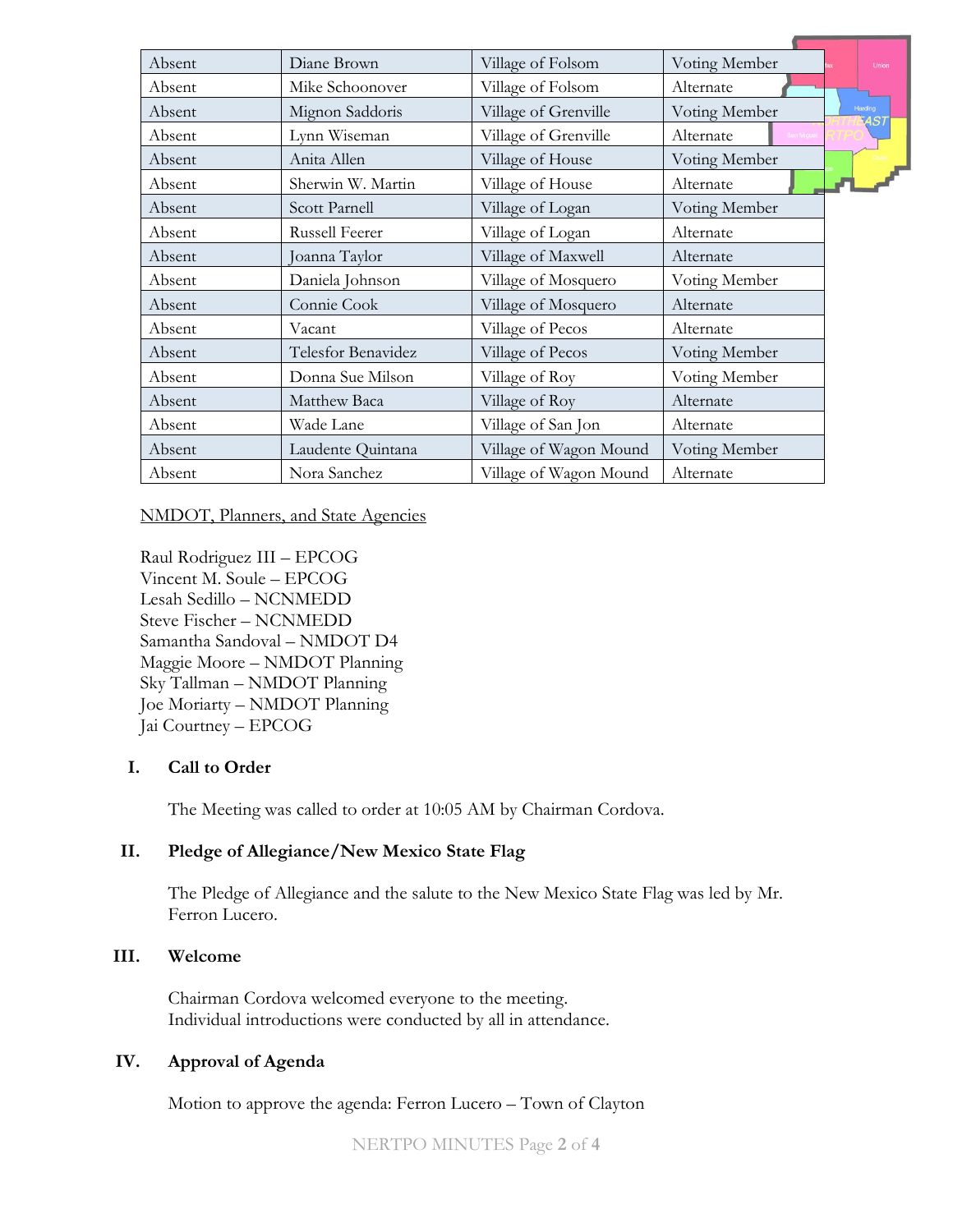Second: Robert Thomson – Colfax County No opposition - Motion Carries.

# **V. Approval of Minutes** (October – NCNMEDD <Zoom>)

Motion to approve the minutes as presented: Ferron Lucero – Town of Clayton Second: Clay Kiesling – Union County No opposition - Motion Carries.

**VI. NMDOT District Four Update/ NMDOT Staff** (Mr. James Gallegos-District Four Engineer and Staff)

NMDOT will be having a virtual workshop on the  $5<sup>th</sup>$  of November. All 5 certifications are required for all federal funded projects. Also, if projects include ROW with the state of federal land, it will require all certs. APERs will be due in November.

**VII. Presentation**: TAP/RTP/CMAQ Funding (Ms. Maggie Moore and Mr. Sky Tallman, NMDOT Planning Division)

Ms. Maggie Moore and Mr. Sky Tallman gave a presentation on the Transportation Alternatives Program (TAP), Recreational Trails Program (RTP), and Congestion Mitigation and Air Quality Improvement (CMAQ).

The presentation may be accessed by **CLICKING HERE**.

Though the call has not happened, it was encouraged that members begin to plan out projects now so they are prepared for the call in the future.

**VIII. Discussion**: Regional Transportation Plan Updates (NERTPO Planners)

The planners informed members of their efforts of gathering data and creating county profiles. A goals meeting will be announced for members to be included in. The goals meeting will go over the current goals and they will be updated and presented at the next meeting.

**IX. Discussion**: Regional Plan Survey (NERTPO Planners)

The planners went over the general data gathered from the survey. the survey was recently closed and will need some time to sort the data thoroughly.

**X. Discussion**: Project Status update (Local Government Members)

Members present gave a general update of projects.

# **XI. Update from the NERTPO Planners/Program Managers**

Members were reminded to keep their CPMS updated and that a training for Capital Outlay will be held soon.

It looks as though the legislative session will be virtual for 2021.